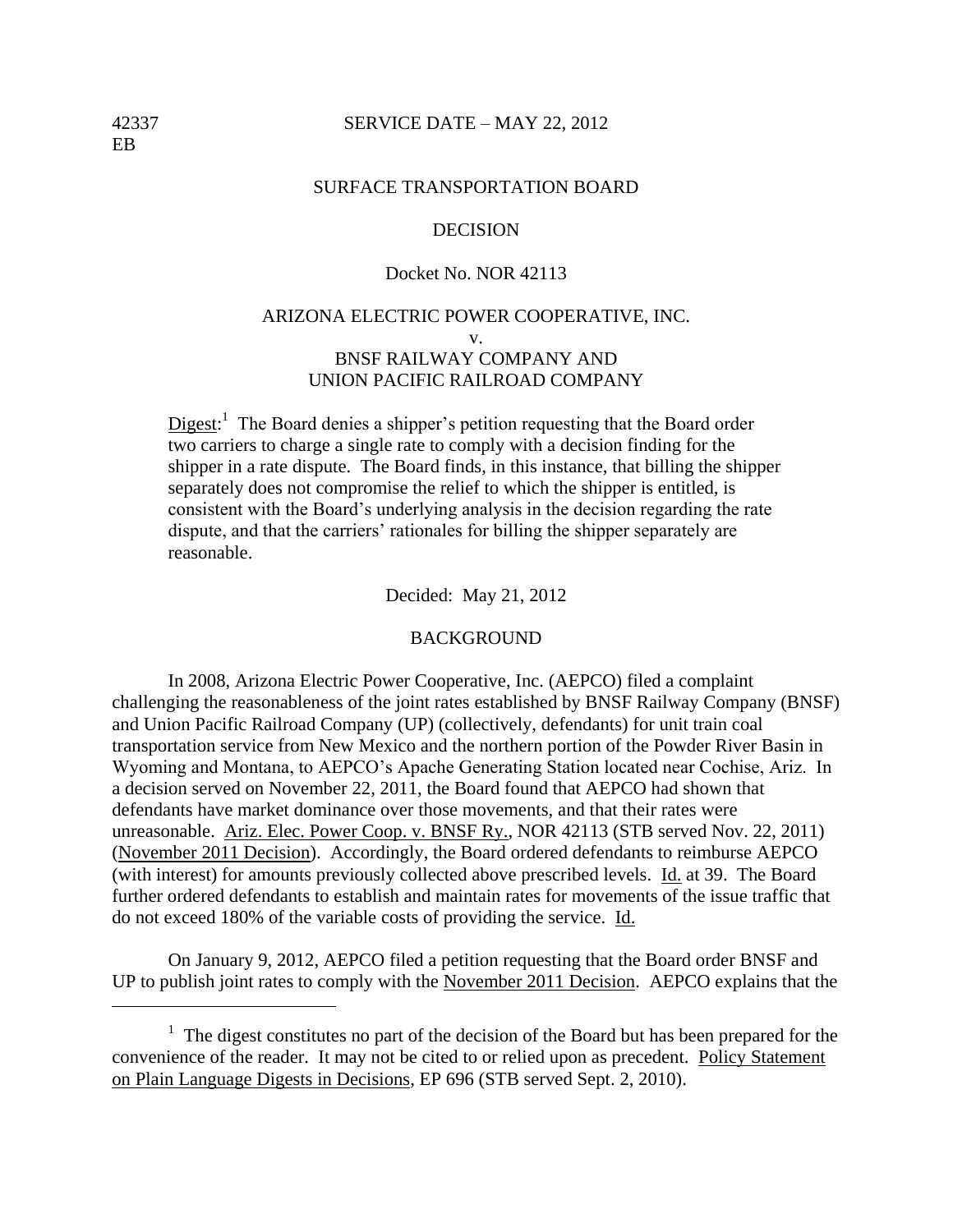rates recently published by BNSF and UP are proportional rates, and claims that this violates the Board's order. AEPCO argues that the rates it challenged were joint rates, and that when the Board prescribed rates in the November 2011 Decision, defendants lost the authority to change the form of the common carrier rate.

BNSF and UP filed separate replies on January 30, 2012. Defendants both argue that the Board did not prescribe a particular rate type in the November 2011 Decision, but instead merely required that they quote AEPCO rates that do not exceed 180% of the variable costs to provide the service at issue. Defendants argue that they retained their freedom to establish the type of rates to quote. Defendants further state that they quoted proportional rates to help disentangle UP's rates from the issues surrounding Berkshire Hathaway's acquisition of BNSF and its possible effect on Board-prescribed BNSF rates.<sup>2</sup> UP further argues that the type of rate quoted does not affect the overall rate charged to AEPCO.<sup>3</sup>

### DISCUSSION AND CONCLUSIONS

We will deny AEPCO's petition. In a rate case, the Board determines whether a carrier (in this case two carriers) has charged an unreasonable rate. If the Board determines that the carrier has charged an unreasonable rate, it prescribes a maximum lawful rate. When a shipper successfully challenges a rate for common carrier transportation, as AEPCO did here, the carrier loses some of its flexibility in setting the terms of carriage, at least in as much as those terms affect the level of the rate prescription.

Here, there is no dispute that the level of the rate, whether a joint or proportional rate, will not exceed 180% of the variable costs to provide the service. By seeking to change the type of rate charged from joint to proportional, the railroads argue they are exercising freedom they continue to have notwithstanding the rate prescription. Prior to this case, the Board had not been called upon to determine where a railroad's flexibility in setting terms of carriage ends when the rate is subject to a prescription.

AEPCO cites to Tex-O-Kan Flour Mills Co. v. Abilene & South Railway, 263 I.C.C. 91 (1945), for the premise that carriers cannot change the form of a tariff after the Board has prescribed a maximum lawful rate.<sup>4</sup> That case, however, states that the Interstate Commerce Commission could have prescribed a maximum rate and left the form of the rate to the carrier to determine. Tex-O-Kan Flour Mills Co., 263 I.C.C. at 95 ("Having concluded that the through rates are unreasonable, we could have prescribed merely the maximum reasonable through rates

 $\overline{a}$ 

 $2<sup>2</sup>$  The Board has instituted a declaratory order proceeding to explore the effect of the price that Berkshire Hathaway, Inc. paid to acquire BNSF in 2010 on the Board's annual Uniform Rail Costing System and revenue adequacy determinations, with respect to BNSF. Western Coal Traffic League—Petition for Declaratory Order, FD 35506 (STB served Sept. 28, 2011).

 $3$  UP Reply 5.

<sup>&</sup>lt;sup>4</sup> AEPCO Pet. 5.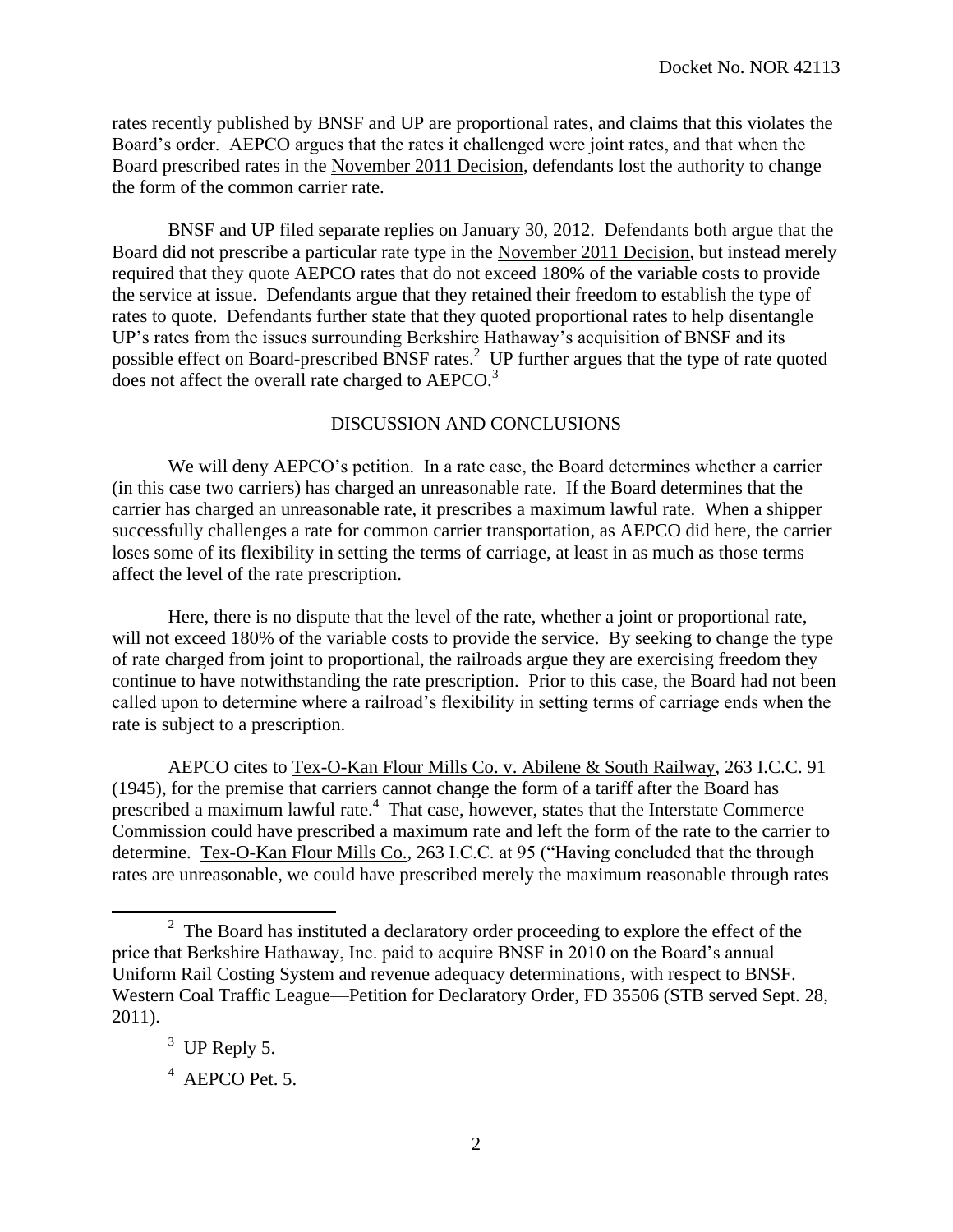without requiring their establishment as joint rates, leaving to the defendants the determination of the method of publication."). Thus, contrary to AEPCO's argument, a Board determination in a rate case does not necessarily require the form of the prescribed rate to match the form of the challenged rate. However, UP's argument on reply is too broad in claiming that defendants necessarily retain the discretion to determine the form of rate whenever the Board does not specifically require a certain form.<sup>5</sup> The Board cannot determine at the time of prescription the myriad of carriage terms that must remain unchanged for its relief to take effect. Instead, following an award of rate relief, the Board will review an individual shipper's concerns with proposed changes to the terms of the underlying tariff on a case-by-case basis.

To balance the interests of the shippers in securing the benefits of the rate prescription at the prescribed level, and the carriers in maintaining flexibility in the terms of carriage beyond the rate prescription, the Board will examine: (1) the impact on the relief to the shipper; (2) whether the changes to the tariff are inconsistent with the Board's underlying rate reasonableness analysis; and (3) the rationale provided by the carrier for making those changes.<sup>6</sup>

We find the changes proposed by defendants permissible under this analysis. AEPCO has not shown or argued that its relief has been affected. Instead, AEPCO argues that it is being denied the benefits associated with a joint through rate, including the simplified determination of rates.<sup>7</sup> But, as discussed above, the complaint concerned the rate level, and not the ease of administration of the rate prescription. Furthermore, the determination of rates issues that AEPCO points to regard differing calculations by the carriers. These differences would occur regardless of the rate type. The November 2011 Decision requires the parties to determine the prescribed maximum lawful rates by using the individual carriers' actual costs for their segment of the movement. AEPCO and defendants would therefore perform the same calculations, about which there are disagreements, regardless of whether joint or proportional rates are quoted.

AEPCO also raises concerns about UP's "creative maneuvering" of common carrier arrangements in recent rate disputes. $8$  Application of the standard discussed in this decision would prevent any improper post-decision maneuvering by a carrier. The standard considers both the Board's underlying analysis and relief to the shipper. Should either of those factors be affected, a carrier would necessarily need to make a strong showing under the counterbalancing other factors for the Board to allow any changes to the tariff to take effect. Finally, we are not persuaded by AEPCO's argument about joint and several liability.<sup>9</sup> The only stated concern by

 $\overline{a}$ 

 $5$  UP Reply 6.

<sup>&</sup>lt;sup>6</sup> This standard comports with the national rail transportation policy at 49 U.S.C. § 10101(2). Specifically, it balances the need for fair regulatory decisions while minimizing the need for Federal regulatory control over the rail transportation system.

 $^7$  AEPCO Pet. 9.

<sup>8</sup> AEPCO Pet. 7-8 n.9.

<sup>&</sup>lt;sup>9</sup> Id. at 9.